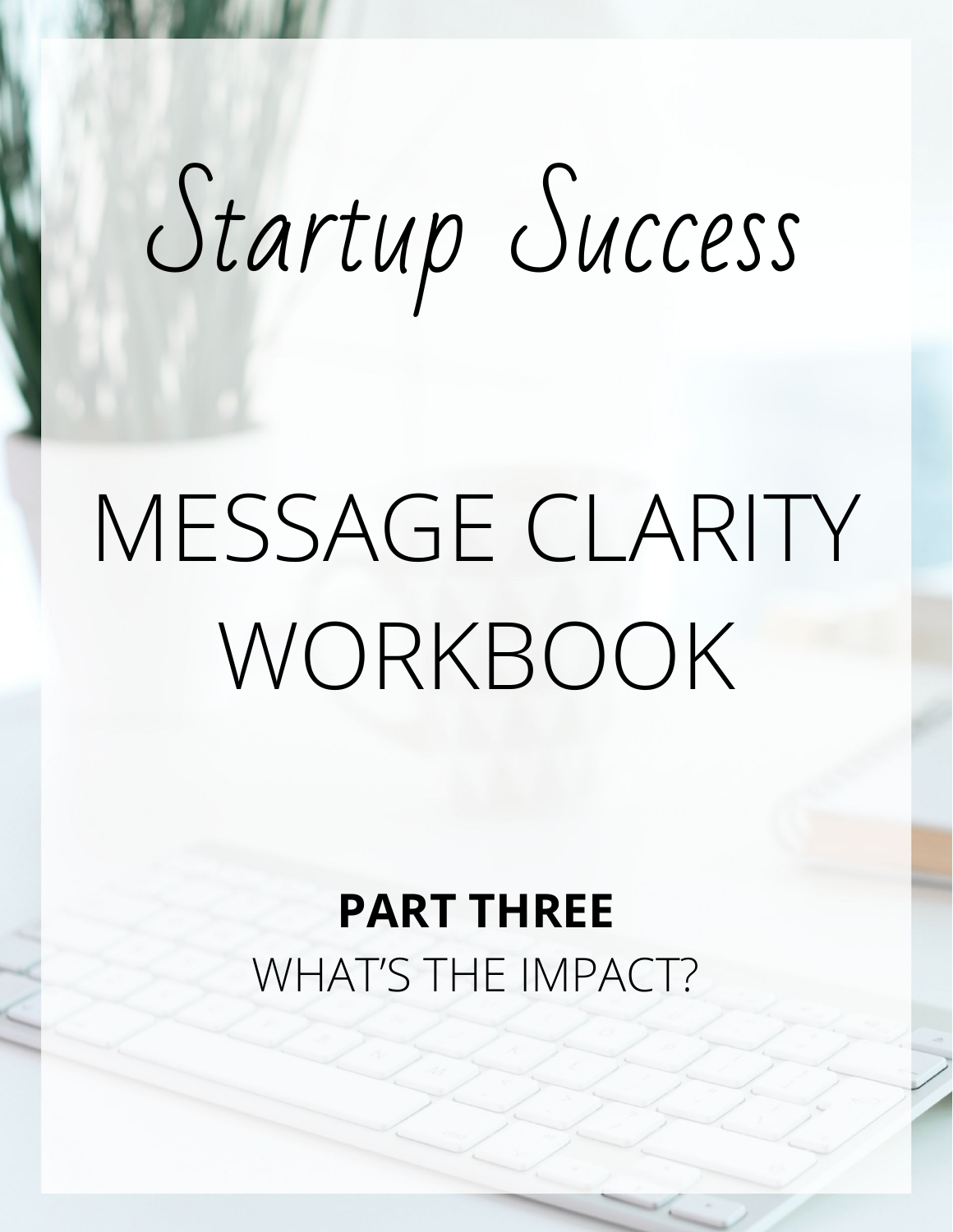### Startup Success

MODULE 1 // Creating a Clear & Compelling Message

#### Message Clarity Part 3

1. If things don't change, your audience will stay stuck and fail to get that thing they really want! What would that look like (from their perspective)?

 $\frac{1}{2}$  ,  $\frac{1}{2}$  ,  $\frac{1}{2}$  ,  $\frac{1}{2}$  ,  $\frac{1}{2}$  ,  $\frac{1}{2}$  ,  $\frac{1}{2}$  ,  $\frac{1}{2}$  ,  $\frac{1}{2}$  ,  $\frac{1}{2}$  ,  $\frac{1}{2}$  ,  $\frac{1}{2}$  ,  $\frac{1}{2}$  ,  $\frac{1}{2}$  ,  $\frac{1}{2}$  ,  $\frac{1}{2}$  ,  $\frac{1}{2}$  ,  $\frac{1}{2}$  ,  $\frac{1$ 

 $X_1 = \{x_1, x_2, \ldots, x_n\}$  ,  $X_1 = \{x_1, x_2, \ldots, x_n\}$  ,  $X_2 = \{x_1, x_2, \ldots, x_n\}$  ,  $X_3 = \{x_1, x_2, \ldots, x_n\}$ 

\_\_\_\_\_\_\_\_\_\_\_\_\_\_\_\_\_\_\_\_\_\_\_\_\_\_\_\_\_\_\_\_\_\_\_\_\_\_\_\_\_\_\_\_\_\_\_\_\_\_\_\_\_\_\_\_\_

\_\_\_\_\_\_\_\_\_\_\_\_\_\_\_\_\_\_\_\_\_\_\_\_\_\_\_\_\_\_\_\_\_\_\_\_\_\_\_\_\_\_\_\_\_\_\_\_\_\_\_\_\_\_\_\_\_

 $\frac{1}{2}$  ,  $\frac{1}{2}$  ,  $\frac{1}{2}$  ,  $\frac{1}{2}$  ,  $\frac{1}{2}$  ,  $\frac{1}{2}$  ,  $\frac{1}{2}$  ,  $\frac{1}{2}$  ,  $\frac{1}{2}$  ,  $\frac{1}{2}$  ,  $\frac{1}{2}$  ,  $\frac{1}{2}$  ,  $\frac{1}{2}$  ,  $\frac{1}{2}$  ,  $\frac{1}{2}$  ,  $\frac{1}{2}$  ,  $\frac{1}{2}$  ,  $\frac{1}{2}$  ,  $\frac{1$ 

Complete these statements:

If you don't then you'll continue to wake up feeling

every day.

Right now, you're and that's only going to get worse if you don't

\_\_\_\_\_\_\_\_\_\_\_\_\_\_\_\_\_\_\_\_\_\_\_\_\_\_\_\_\_\_\_\_\_\_\_\_\_\_\_\_\_\_\_\_\_\_\_\_\_\_\_\_\_\_\_\_.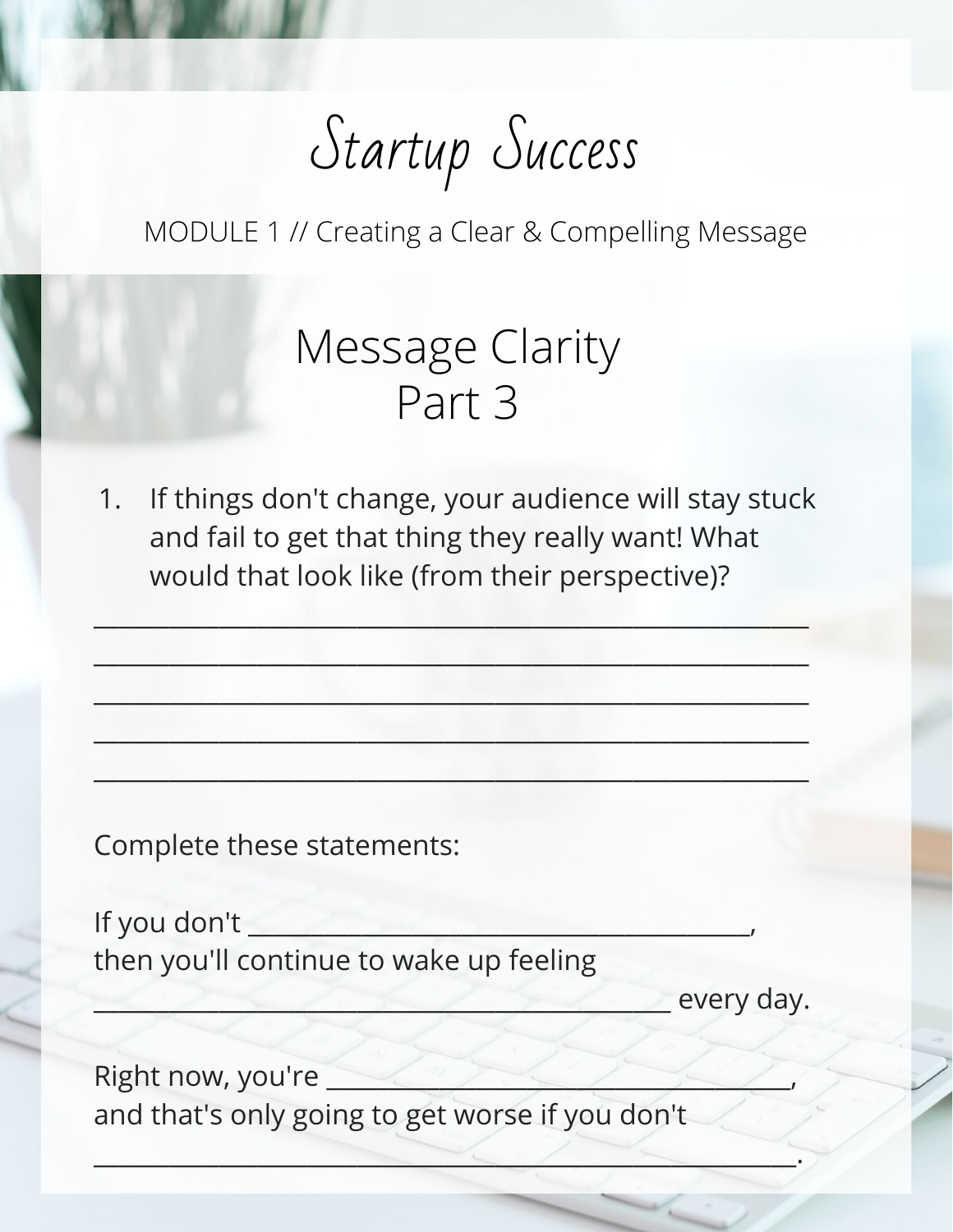Startup Success

MODULE 1 // Creating a Clear & Compelling Message

| so that you can stop _____     |
|--------------------------------|
|                                |
| You don't have to keep         |
| . I can show you a better way! |
|                                |
|                                |
|                                |
|                                |

If they DO take action (sign up/hire you/join the  $2.$ program/buy the thing) then their life will change for the better! What would that look like (from their perspective)?